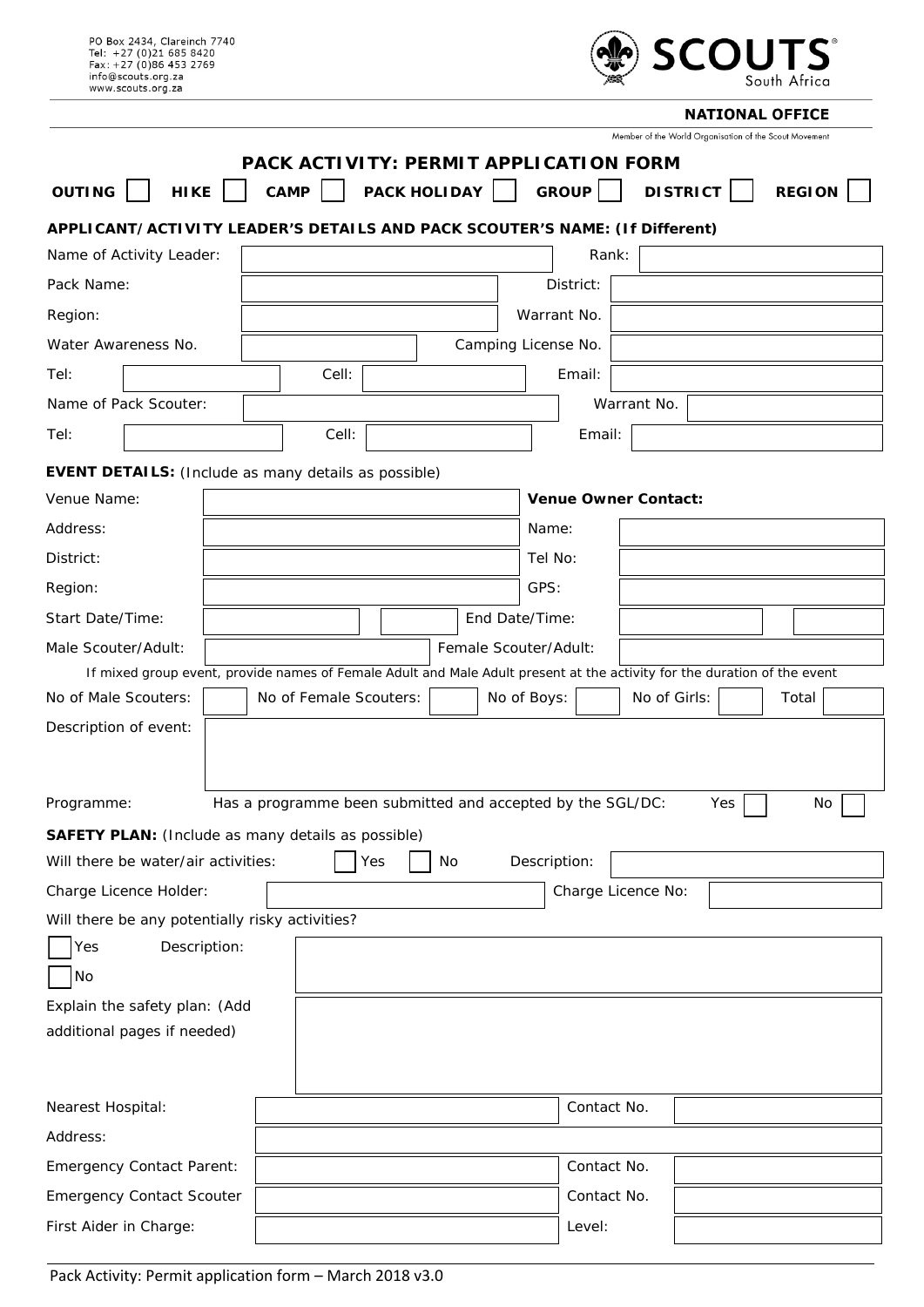#### **CHECKLIST FOR CUB CAMPING AND PACK HOLIDAYS:**

| 1.  | Does the Activity Leader have necessary qualifications (Warrant Course and Cub Camping License)?                        | Yes | No. |
|-----|-------------------------------------------------------------------------------------------------------------------------|-----|-----|
| 2.  | Has permission to use site has been obtained from owners?                                                               | Yes | No  |
| 3.  | Has the Regional Team Coordinator (RTC) approved the camp site?                                                         | Yes | No  |
| 4.  | Is there a permanent shelter?                                                                                           | Yes | No  |
| 5.  | Has a skeleton programme been submitted to your DC & RTC Cubs?                                                          | Yes | No  |
| 6.  | Is there a qualified first aider on camp at all times?                                                                  | Yes | No  |
| 7.  | Is there an adult (excluding the first aider) per every six Cubs?                                                       | Yes | No  |
| 8.  | Are the Cubs 8 years of age or over?                                                                                    | Yes | No  |
| 9.  | Are there separate tents or sleeping arrangements for girls and boys?                                                   | Yes | No  |
| 10. | Are there separate tents or sleeping arrangements for male and female Scouters?                                         | Yes | No  |
| 11. | Are there separate tents or sleeping arrangements for adult and youth members?                                          | Yes | No  |
| 12. | Has suitable transport been arranged in terms of the Safe Scouting Policy?                                              | Yes | No  |
| 13. | Will the Applicant ensure that each youth member provides a parental consent and health form before<br>or at the event? | Yes | No  |
| 14. | Is there network connection / cell coverage available at the site?                                                      | Yes | No  |
| 15. | Is your RTC or a National Cub Programme team member going to visit the camp?                                            | Yes | No  |

## **DECLARATION:**

I have read and will apply OR, Safe Scouting Policy and Regional Permit Guidelines and accept that such policies shall be binding upon the proposed activity.

| Name: |           | Signature: | Date: |  |
|-------|-----------|------------|-------|--|
|       | Applicant |            |       |  |

I am satisfied that the above person is fully conversant I hereby confirm that I have notified and received with OR and Safe Scouting and suitably experienced to feedback as per guidelines (By Email / SMS / Phone Call) lead the activity

## **APPROVAL: HOST NOTIFICATION:**

from:

| DC/SGL:                          | Host RC:    |  |
|----------------------------------|-------------|--|
|                                  |             |  |
| Signature:                       | Signature:  |  |
| Date:                            | Date:       |  |
| RTC Cub Prog.<br>(When required) | Home DC/SGL |  |
|                                  |             |  |
| Signature:                       | Signature:  |  |
| Date:                            | Date:       |  |
|                                  |             |  |

# **THIS PERMIT MUST BE RETAINED BY THE ACTIVITY LEADER AT THE EVENT AND PRESENTED ON REQUEST**